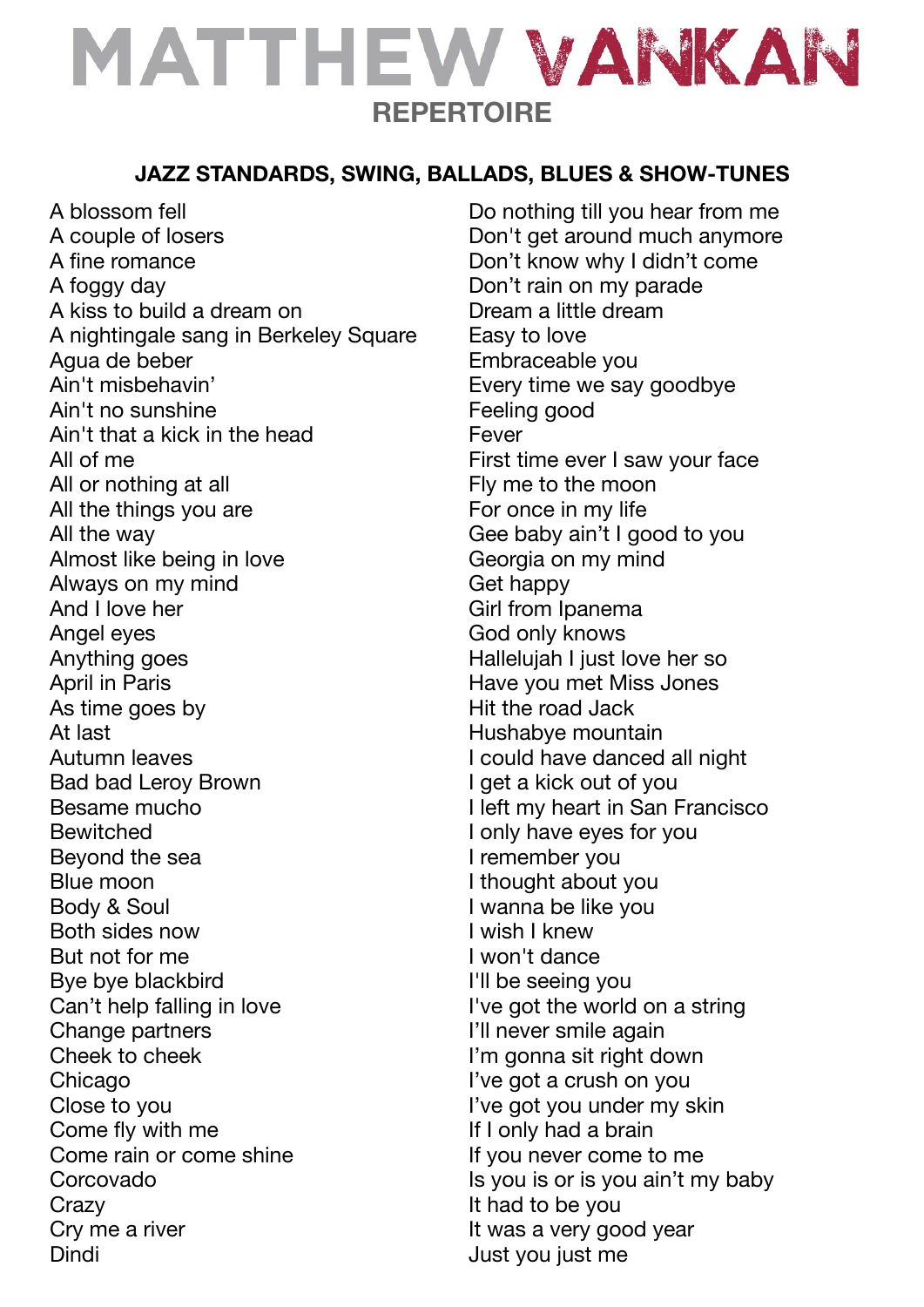# MATTHEW VANKAN **REPERTOIRE**

### **JAZZ STANDARDS, SWING, BALLADS, BLUES & SHOW-TUNES continued…**

Killing Me Softly L-O-V-E La vie en rose Let there be love Let's do it, let's fall in love Let's face the music Let's fall in love Love for sale Luck be a lady Lullaby of birdland Lullaby of Broadway Mack the knife Making whoopee Memories are made of this **Misty** Mona Lisa **Moondance** Moonriver More Mr Bojangles My baby just cares for me My favourite things My foolish heart My funny valentine My one and only love My secret love My way Nature Boy Need your love so bad **Nevertheless** New York New York Nice and easy Night & day Old devil moon On the street where you live On the sunny side of the street Once upon a summertime One day I'll fly away One for my baby One note samba Orange coloured sky Our love is here to stay Paper moon

Pennies from heaven Perfidia Pick yourself up Pure imagination Route 66 S'wonderful Satin doll Saturday night is the loneliest night Send in the clowns September in the rain She Singin' in the rain Sittin' on the dock of the bay Smile Smoke gets in your eyes Someday my prince will come Someone to watch over me Something stupid Somewhere over the rainbow Stand by me Stepping out with my baby Stormy weather Straighten up and fly right Strangers in the night Summertime Sunny Sway That old devil called love again That's life The best is yet to come The lady is a tramp The look of love The summer wind The very thought of you The way you look tonight There is no greater love There will never be another you These foolish things They all laughed They can't take that away from me This masquerade Time after time To make you feel my love